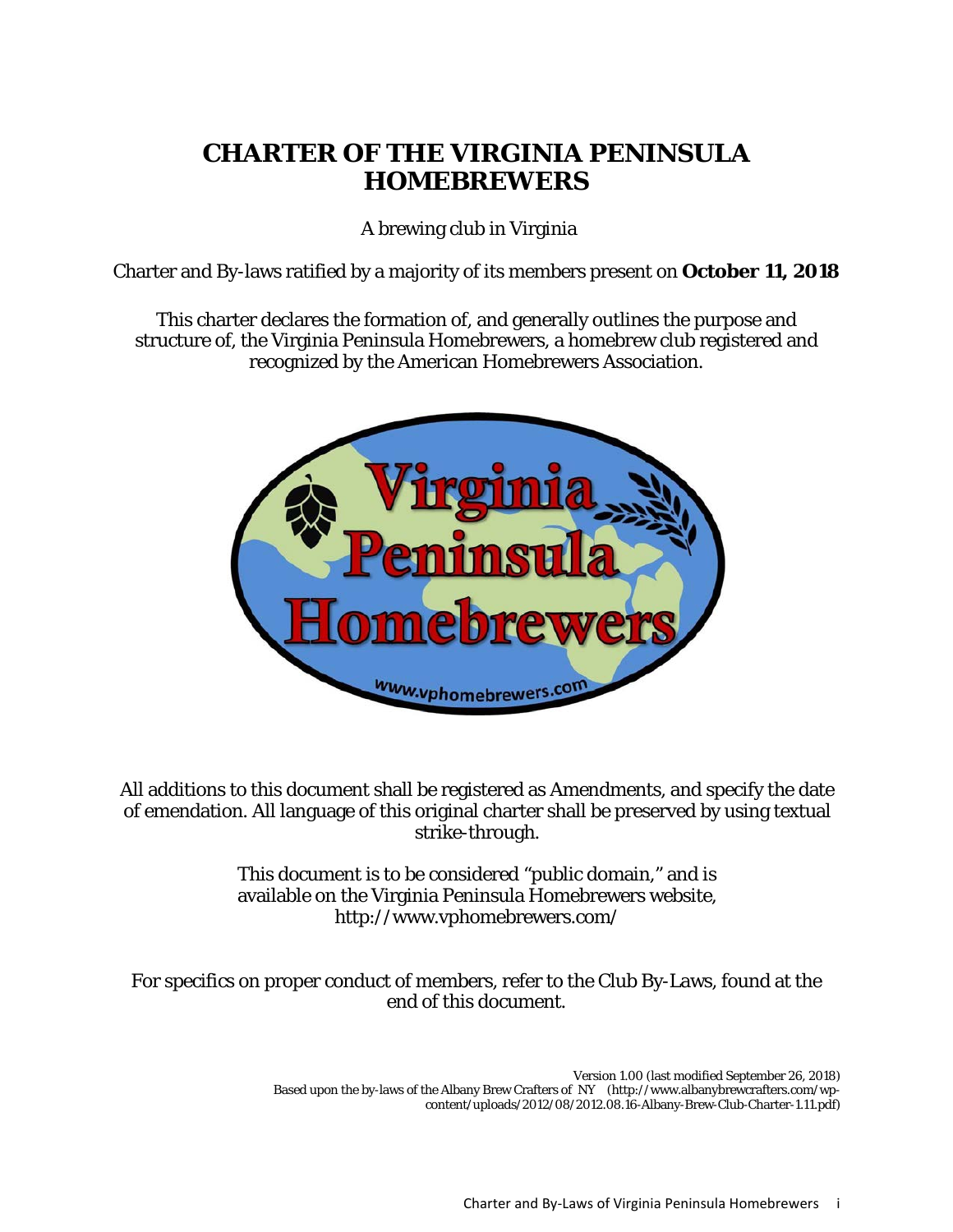| <b>Contents:</b>                                                   |  |
|--------------------------------------------------------------------|--|
|                                                                    |  |
| <b>Section 1: Name</b>                                             |  |
| <b>Section 2: Purpose</b>                                          |  |
| <b>Section 3: Participation</b>                                    |  |
| Section 4: Not-for-Profit Status of Virginia Peninsula Homebrewers |  |
|                                                                    |  |
| <b>Section 1: Supreme Law</b>                                      |  |
| <b>Section 2: Elected Officers</b>                                 |  |
| <b>Section 3: Term of Office</b>                                   |  |
| <b>Section 4: Removal From Office</b>                              |  |
| <b>Section 5: Vacancy of Office</b>                                |  |
| Section 6: Properties of Virginia Peninsula Homebrewers            |  |
|                                                                    |  |
| <b>Section 1: President</b>                                        |  |
| <b>Section 2: Vice President</b>                                   |  |
| <b>Section 3: Secretary</b>                                        |  |
| <b>Section 4: Treasurer</b>                                        |  |
| <b>Section 5: Immediate Past-President</b>                         |  |
|                                                                    |  |
|                                                                    |  |
| <b>Section 1: Eligibility</b>                                      |  |
| <b>Section 2: Nominations</b>                                      |  |
| <b>Section 3: Balloting</b>                                        |  |
| <b>Section 4: Tally</b>                                            |  |
|                                                                    |  |
| <b>Section 1: New Officers</b>                                     |  |
| <b>Section 2: Officers Filling Vacancies</b>                       |  |
| Article Seven: Meetings                                            |  |
| <b>Section 1: Membership Meetings</b>                              |  |
| <b>Section 2: Executive Committee Meetings</b>                     |  |
|                                                                    |  |
| <b>Section 1: Tiers of Membership</b>                              |  |
| <b>Section 2: Dues</b>                                             |  |
| <b>Section 3: Membership Agreement</b>                             |  |
| <b>Section 4: Membership Cards</b>                                 |  |
|                                                                    |  |
| <b>Section 1: Amending Charter</b>                                 |  |
| <b>Section 2: Member By-Laws</b>                                   |  |

Section 3: Amendments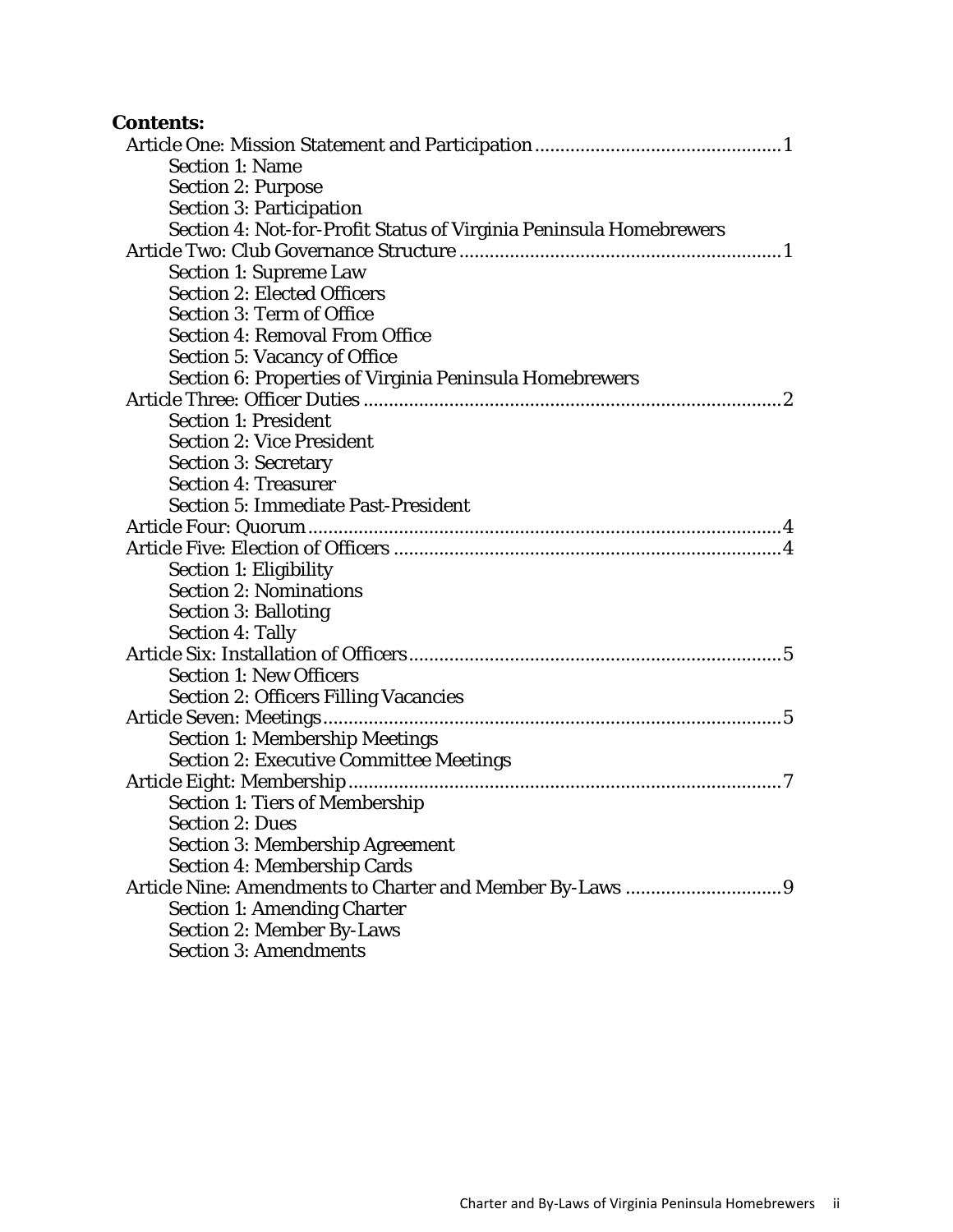## **ARTICLE ONE: Mission Statement and Participation**

#### **Section 1. Name**

The name of this organization shall be "Virginia Peninsula Homebrewers".

### **Section 2. Purpose and Mission**

*The purpose of the Virginia Peninsula Homebrewers is to provide a forum for "brewers of all stripes--beginners, masters, and dilettantes--as well as fans and connoisseurs of brewed beverages like beer, cider, and mead"* 

and the mission of the Virginia Peninsula Homebrewers shall be:

*"to celebrate every aspect of brewing and craft beer through accessible education tutorials, tasting events, and other beer-related activities"*

## **Section 3. Participation**

Participation in the Virginia Peninsula Homebrewers shall be open to any person interested in the appreciation and production of crafted beverages, and of legal drinking age in the Commonwealth of Virginia.

#### **Section 4. Not-for-Profit Status of Virginia Peninsula Homebrewers**

The Virginia Peninsula Homebrewers is declared as a not-for-profit organization, and no members or officers shall profit monetarily from its operations. This does not give the Virginia Peninsula Homebrewers tax exemption status under the rules of the United States Department of Internal Revenue Service (IRS), unless applied for and received at a later date.

## **ARTICLE TWO: Club Governance Structure**

#### **Section 1. Supreme Law**

All legislative and executive powers shall be given to and controlled by the Executive Committee of Elected Officers, as elected annually by popular vote by Members.

#### **Section 2. Elected Officers**

The Elected Officers of Virginia Peninsula Homebrewers shall be: President, Vice-President, Secretary, and Treasurer. No person shall hold more than one office. No elected office may be occupied by more than one person.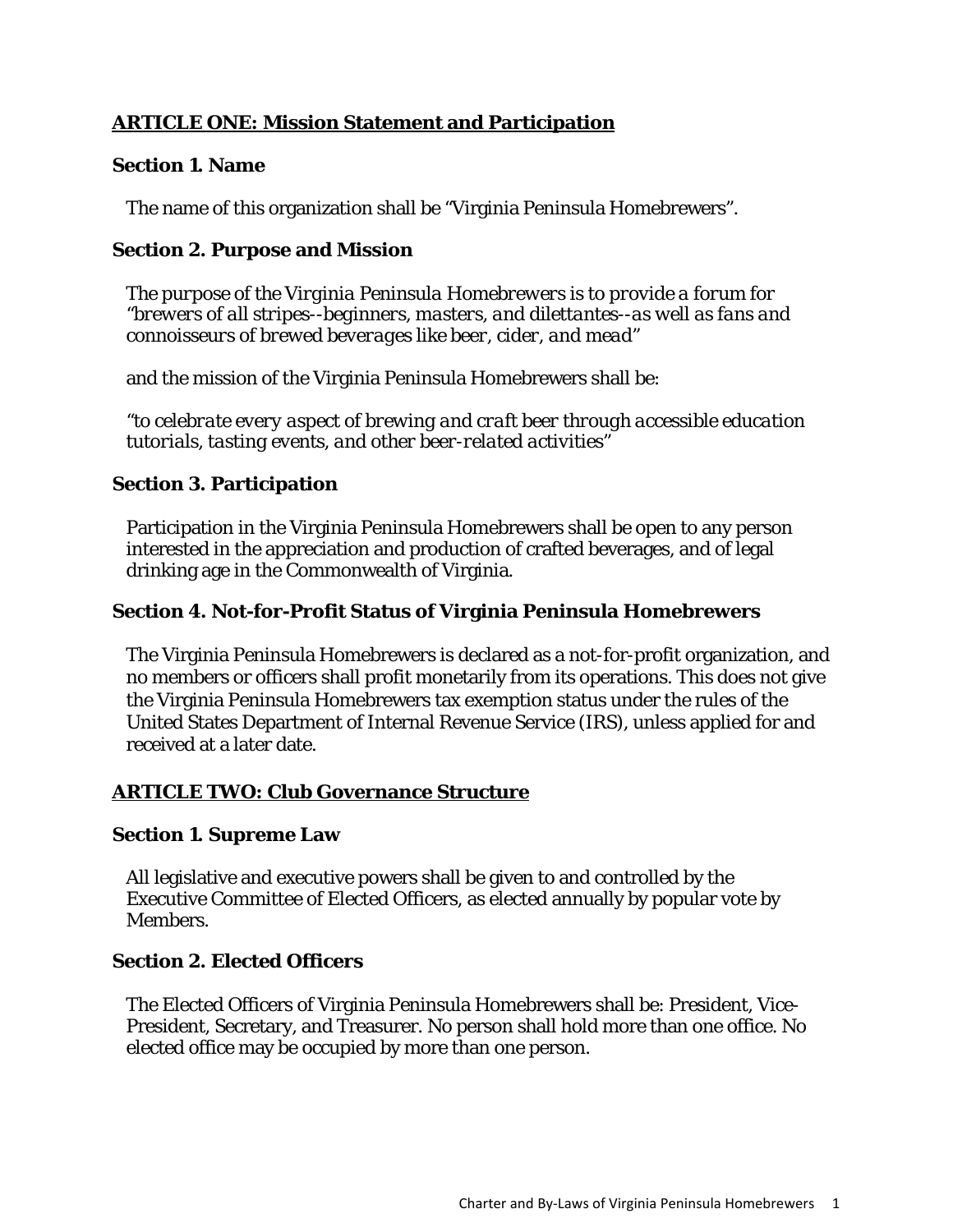#### **Section 3. Term of Office**

All offices shall be held for a period of one year. The club year begins on January 1 and terminates one year later, following the installation of newly Elected Officers at the November meeting.

#### **Section 4. Removal from Office**

Any officer missing, without reasonable excuse, three Elected Officers Meetings and/or six Membership Meetings during his or her term of office, shall be removed from office and replaced as soon as possible. The Elected Officers shall determine whether an excuse is reasonable.

Any officer found derelict in the performance of his or her duties may be removed from office following a report from the Elected Officers to the membership at the next Membership Meeting, and subject to the approval by Members with a 2/3 majority vote under quorum.

#### **Section 5. Vacancy of Office**

Any interim vacancy of an Elected Office shall be filled by special election at the next Membership Meeting. The President shall administrate the nomination of candidates and the special election as outlined in Article Five, and according to rules of quorum.

#### **Section 6. Properties of Virginia Peninsula Homebrewers**

All elected officers and any members, upon completion of their term in office or assignment, shall return to the Virginia Peninsula Homebrewers any and all physical, digital and intellectual property deemed to be important to the operation and history of the Virginia Peninsula Homebrewers. Failure to comply may result in expulsion from the Virginia Peninsula Homebrewers, and civil action, if necessary.

#### **ARTICLE THREE: Officer Duties**

#### **Section 1. President**

The duties and limitations of the President of the Virginia Peninsula Homebrewers shall be as follows:

- 1. To uphold the Charter and By-Laws of the Virginia Peninsula Homebrewers.
- 2. To interpret as necessary the Charter and By-Laws of the Virginia Peninsula Homebrewers.
- 3. To set the theme and agenda for the meetings.
- 4. To call meetings to order and adjournment.
- 5. To conduct meetings in an orderly manner.
- 6. To call for special meetings when necessary.
- 7. To form task committees when necessary.
- 8. To administer club elections.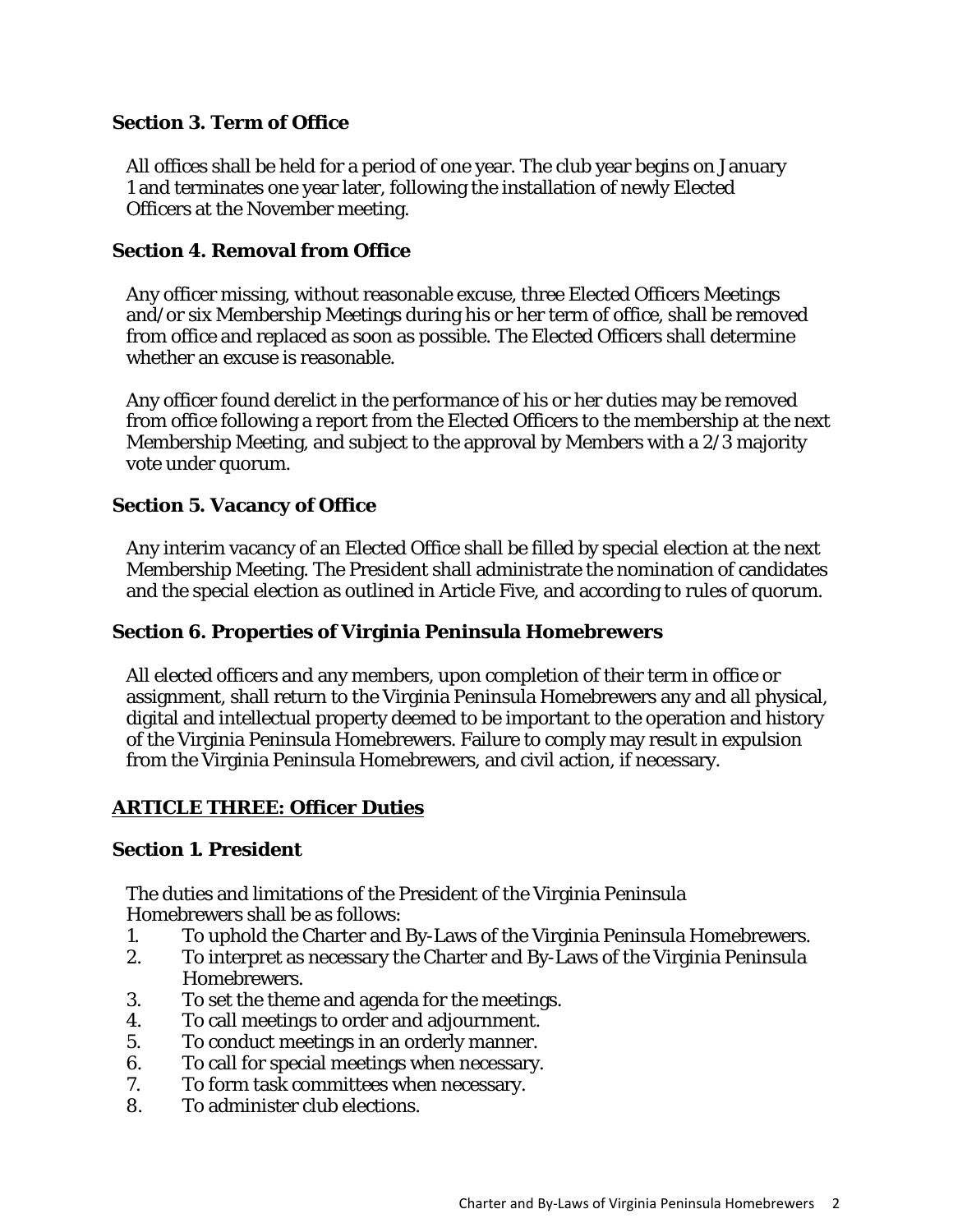- 9. To be the point of contact between the club and the surrounding community.
- 10. To advertise, encourage, and welcome membership, participation, and community interest in the Virginia Peninsula Homebrewers.
- 11. To promote the Virginia Peninsula Homebrewers to the media and the public at large.

## **Section 2. Vice-President**

The duties of the Vice-President of the Virginia Peninsula Homebrewers shall be as follows:

- 1. To assist the President with his or her duties.
- 2. To present certificates of achievement, club recognitions and other awards.
- 3. To maintain the club's registration with the American Homebrewers Association (AHA), and insure the club is compliant with AHA regulations.
- 4. If the President is absent from a meeting, the Vice-President shall assume the President's power for that meeting.
- 5. To encourage and coordinate club field trips, tours, seminars, and other events.
- 6. To arrange for club participation in local beer-related events, such as regional festivals and rallies.
- 7. To organize club brew sessions and other brewing demonstrations.

## **Section 3. Secretary**

The duties of the Secretary of the Virginia Peninsula Homebrewers shall be as follows:

- 1. To document the minutes and list attendees at all meetings and club functions.
- 2. To maintain a file of all minutes and club documents.
- 3. To maintain a current roster of all members of Virginia Peninsula homebrewers, their standing within the club, and their contact information.
- 4. To issue membership cards to all Members.
- 5. If the President and Vice-President are absent from a meeting, the Secretary shall chair the meeting.
- 6. To design, print, and distribute club publications, including, but not limited to, newsletters, posters, flyers, coasters, and business cards.
- 7. To maintain and amend this Charter.
- 8. To maintain and update the social elements of the Virginia Peninsula Homebrewers website, including the calendar of events.
- 9. To post meeting minutes and website.
- 10. To act as administrator/moderator on the Virginia Peninsula Homebrewers social media site(s).
- 11. To maintain and frequent any Virginia Peninsula Homebrewers social media site(s) and profiles (including the club's AHA Find a Homebrew Club profile and AHA Club Resources Profile

# **Section 4. Treasurer**

The duties of the Treasurer of the Virginia Peninsula Homebrewers shall be as follows: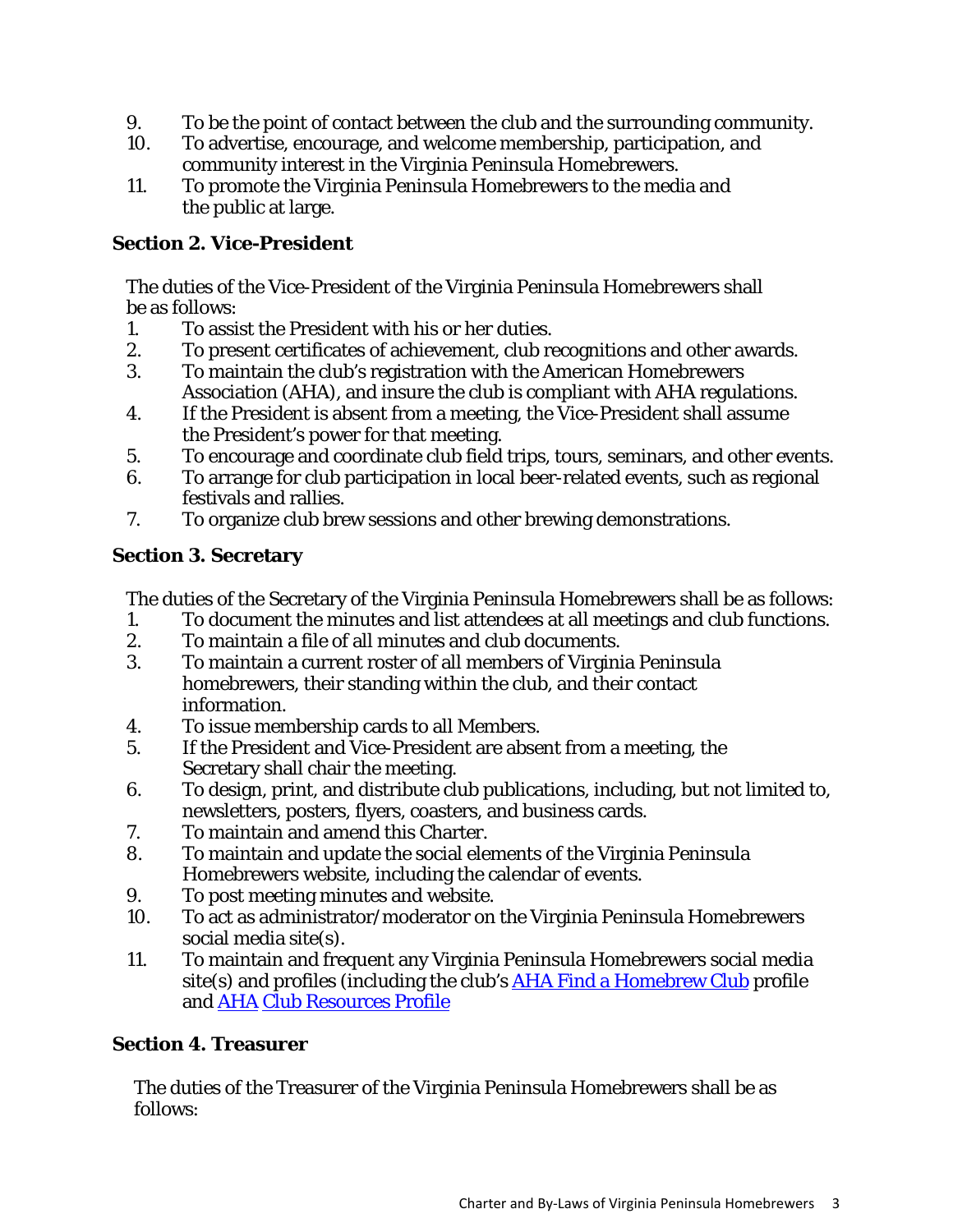- 1. To administer the Virginia Peninsula Homebrewers finances.
- 2. To manage the club's ledger and checkbook.
- 3. To collect and document monies and dues owed to the Virginia Peninsula Homebrewers.
- 4. To report at each Elected Officers Meeting, and monthly at Membership Meetings, the financial health of Virginia Peninsula Homebrewers.
- 5. To arrange check-signing authority for the President, Vice-President, and Treasurer, no later than one month after their election.
- 6. With the support of the Elected Officers, to approve and reimburse expenses incurred by members on behalf of the Virginia Peninsula Homebrewers.
- 7. To maintain the inventory and disperse of club property and dry goods, (e.g. tshirts, hats, glasses, merit badges, and other swag).
- 8. To coordinate all aspects of raffles and auctions at club events and Membership Meetings, including the accumulation, storage, and transportation of items to be used as prizes.
- 9. To report regularly to the Elected Officers, and quarterly to the general membership, the progress and prospects of fundraising enterprises.
- 10. To insure the continuance of Virginia Peninsula Homebrewers status as a not-for-profit organization.

## **ARTICLE FOUR: Quorum**

#### **Section 1. Quorum**

A voting quorum at a Membership Meeting shall be no less than twenty-five percent of Active Members, as reported by the Secretary.

A quorum at an Executive Committee Meeting shall consist of one half of the Elected Officers plus one.

#### **ARTICLE FIVE: Election of Officers**

#### **Section 1. Eligibility**

Any person who is an Active Member and is in good standing with the Virginia Peninsula Homebrewers may run for an elected office. There is no maximum term-ofoffice.

#### **Section 2. Nominations**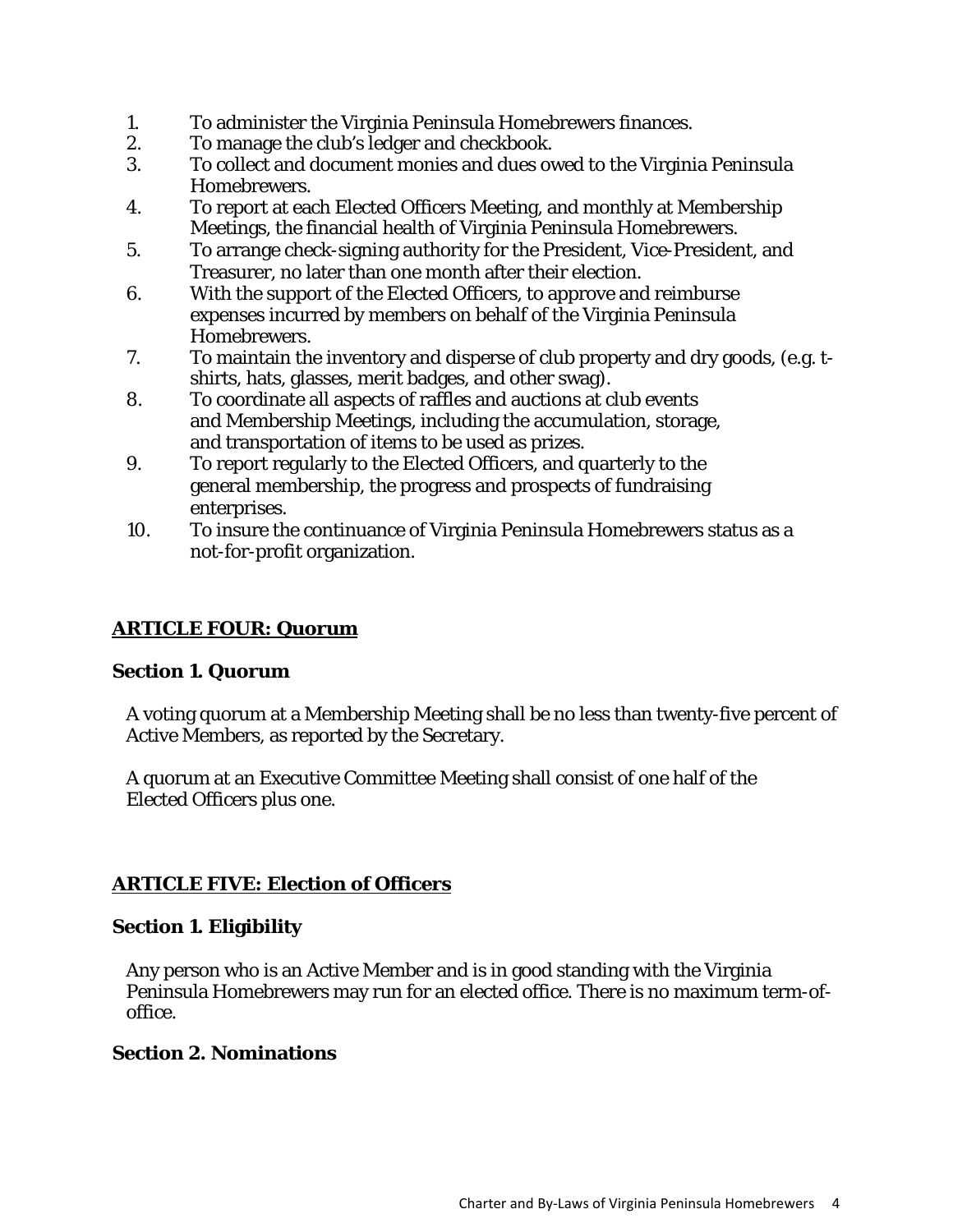Nominations will open at the October Membership Meeting and will close at the November Membership Meeting, where balloting commences. The method of collecting nominees' names shall be done at the discretion of the President (or whoever is chairman at those meetings).

#### **Section 3. Balloting**

An election shall be held at the November Membership Meeting. Only duescurrent Active Members may vote. The President shall determine how the balloting will take place. Eligible members must be present to vote; absentee ballots are not permitted.

#### **Section 4. Tally**

The President shall form a committee of three members not running for office to tally the ballots.

After tabulating, the committee shall present the results to the members at the meeting.

The new officer shall be the person with a plurality of the votes for that office.

#### **ARTICLE SIX: Installation of Officers**

#### **Section 1. New Officers**

Installation and toasting of new officers will take place at the  $\frac{1}{1+\frac{1}{2}}$  January meeting.

#### **Section 2. Officers Filling Vacancies**

Any officer filling a vacancy shall be installed at the meeting at which the membership voted its approval.

#### **ARTICLE SEVEN: Meetings**

#### **Section 1. Membership Meetings**

Membership Meetings shall be held on the second Thursday of each month unless otherwise specified by the Elected Officers. All members are encouraged to attend these meetings.

Membership Meetings will be presided over by the highest-ranking Officer present, and generally proceed according to this schedule:

- 1. Call to order
- 2. Introduction and toasting of new members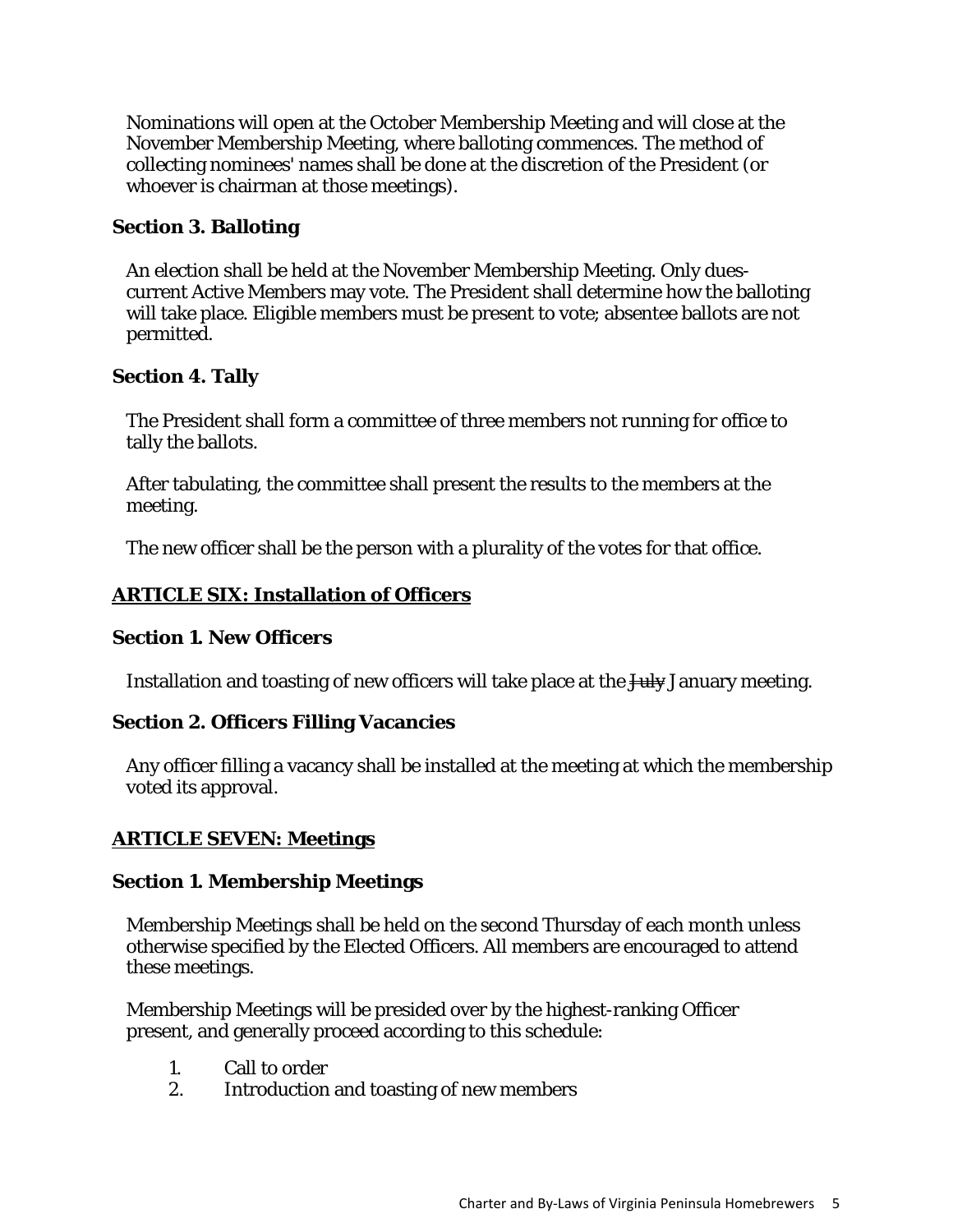- 3. General state-of-the-club address by President or Vice-President
- 4. Report from Secretary (if necessary)
- 5. Report from Treasurer (if necessary)
- 6. Reports from other Officers (if necessary)
- 7. Any remaining old business
- 8. New business<br>9. Presentation of
- 9. Presentation or seminar, if applicable
- 10. Sampling/evaluation of libations and raffle

#### **Section 2. Executive Committee Meetings**

The Elected Officers shall constitute the club Executive Committee. The Executive Committee will meet monthly at a time prior to the Membership Meetings. Additional Executive Committee meetings shall be at a time and place as needed, as called by the President at least one week in advance. All officers are required to attend Executive Committee Meetings, and to submit a report pertinent to their office.

## **Online Voting**

In lieu of additional Executive Committee meetings in order to discuss and vote upon matters of Club business, a vote by the Elected Officers may be held via electronic means under the following conditions:

- 1. The voting process must adhere to the rules of Quorum as outlined in Article Four, Section 1. If an adequate number of votes "for" the motion have not been cast within 72 hours after the motion was first put forth, the motion fails. This can be due to a majority of Officers voting against or by not meeting the minimum participation to be a valid vote as outlined in aforementioned section.
- 2. If the vote concerns an expenditure of Club funds, the amount in question must be no more than one hundred US dollars (\$100) in total, including any possible additional expenses involved.
- 3. No modifications to this Charter or to the By-laws may be made via this mechanism, as they require the vote of those Members so eligible.
- 4. A written record of said vote in the Officers' own words will be added to Club records by the Secretary, including at a minimum the relevant correspondence where votes are actually cast.

The result of such a vote, pass or fail, will be discussed as "Old business" at the next Executive Committee meeting

# **ARTICLE EIGHT: Membership**

## **Section 1. Membership**

Membership is open to all interested individuals of legal drinking age in the Commonwealth of Virginia and is valid for one year from 1 January to 31 December 31. Members agree to abide by club By-Laws. If By-Laws are ignored, the Elected Officers, acting under quorum, can revoke membership.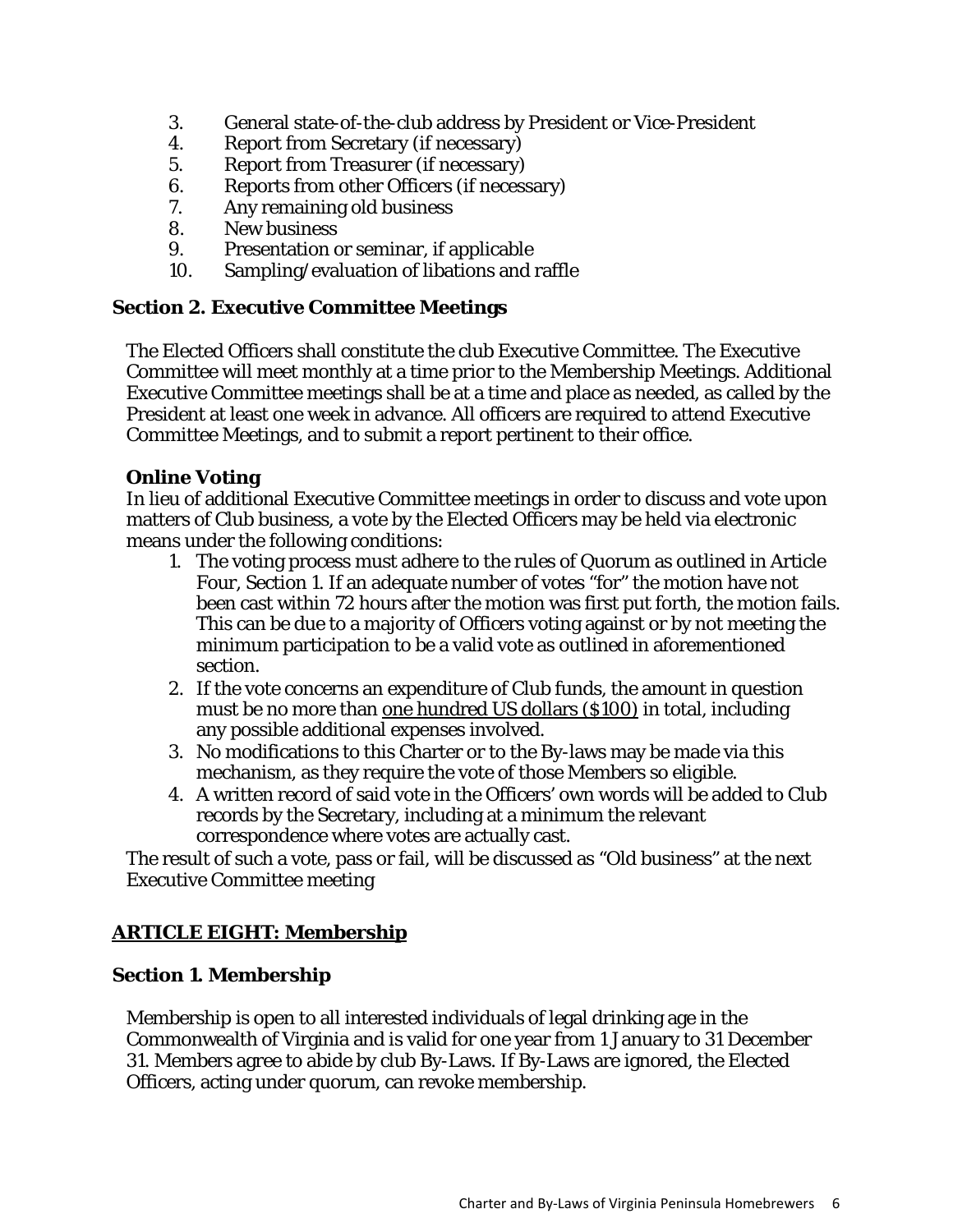Club Membership is defined by the following privileges and responsibilities:

- 1. Active Member
	- a. Has paid club dues for the program year.
	- b. Can attend and participate in all aspects of Membership Meetings and Officer Meetings, including seminars and libation sampling and evaluation.
	- c. Can participate in all club events, club group buys, etc.
	- d. Is given priority over guests/visitors in instances of limited space or quantity.
	- e. Receives club e-mail notifications
	- f. Can hold office and vote.
	- g. Receives a Virginia Peninsula Homebrewers membership card

# **Section 2. Dues**

Dues shall be assessed annually by the Elected Officers at the beginning of their term in office. Any changes in the dues will be presented to the membership, and shall be approved by a majority vote under quorum by Members with voting privileges. Active Members shall receive a membership card designating the membership and their current membership year. Dues are calculated per annum, beginning on 1 January and ending on 31 December the following year. Dues are pro-rated on a semi-annual basis; any member joining or renewing before 30 June shall pay the full dues rate while any member joining or renewing on or after 1 July shall pay 50% of the dues rate. Dues are non-refundable.

The amount of the annual dues shall be recommended by the Executive Committee and voted upon at the July Membership Meeting.

# **Section 3. Membership Agreement and By-laws**

The Elected Officers have codified membership by-laws, listed at the end of this document. Adherence to these by-laws is required for all members, guests, and visitors without exception. Any member, guest, or visitor not acting within the scope of these by-laws may have their membership revoked by the Elected Officers, their paid dues being forfeit to Virginia Peninsula Homebrewers.

# **Section 4. Membership Cards**

The club shall provide to each Active Member a card designating them as a member of the Virginia Peninsula Homebrewers. Each card shall be minimally provided with their name and a method to determine the member's expiration date and membership status. The card shall be required for all discounts and voting privileges except where waived by the Elected Officers or vendor.

# **Section 5. Membership Responsibility Clause**

Participation in any Virginia Peninsula Homebrewers activity is strictly voluntary. Each member and guests of members realize that participation in Virginia Peninsula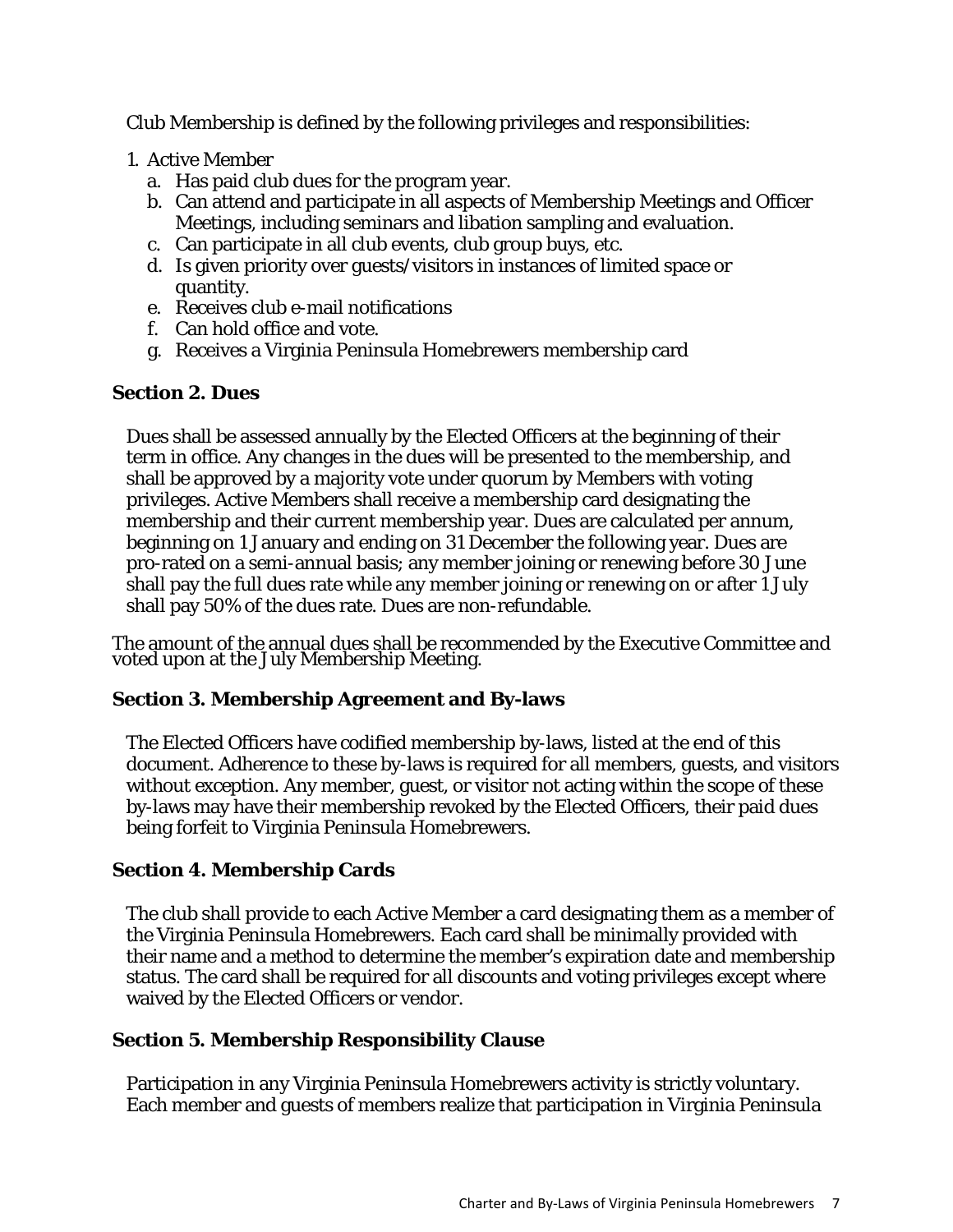Homebrewers activities may involve the consumption of alcoholic beverages, which may affect perception and reactions. All members shall be responsible for their own conduct and actions, as well as those of their guests. Each member and their guests accept sole responsibility and all liability for their conduct, behavior, and actions; and agree to indemnify and hold harmless the Virginia Peninsula Homebrewers, its Elected Officers, its members and any business (including owners, staff and patrons) where meetings are held. Any member of the Virginia Peninsula Homebrewers shall be held personally responsible for providing restitution for any damages they cause.

#### **ARTICLE NINE: Amendments to Charter and Member By-Laws**

#### **Section 1. Amending Charter**

From time to time it may be necessary to modify this Charter. The procedure shall be as follows:

- a. Any Member with voting privileges may petition to modify this Charter. The petition shall include the reason for the change, and specify the article and section where the change will occur (if applicable), and what the change will be.
- b. Having drafted a petition including the language to be inserted into this document, the individual Member may then present it to Members of the club during the "new business" portion of a Membership Meeting. Any proposed change should be presented alongside the original language of this document.
- c. After presentation, Members shall vote on whether or not to accept the resolution for consideration. A simple majority vote is required to accept the resolution for consideration.
- d. The resolution shall be posted on the Virginia Peninsula Homebrewers web forums after initial membership approval.
- e. At the next Membership Meeting, Members will vote regarding the resolution, A 2/3 majority of the votes cast is required for Charter modification.
- f. If the resolution is adopted, an archival/reference version of this Charter shall be updated with the stricken language presented in strikethrough (example) and the inserted language presented in **underlining**. The updates shall be committed and saved as the updated Charter.
- g. If the new resolution does not alter the current Charter but adds a new concept not already present, it shall instead be added as an Amendment.
- h. In addition to the above, the Elected Officers may present to the Members for consideration an Amendment to the Charter. The Amendment shall be adopted if approved by a 2/3 majority vote under quorum by Members attending the meeting.
- i. Amendments that augment or add-to the Charter, rather than merely modify existing provisions, shall, when practicable, be added to the Amendments section at the end of this document